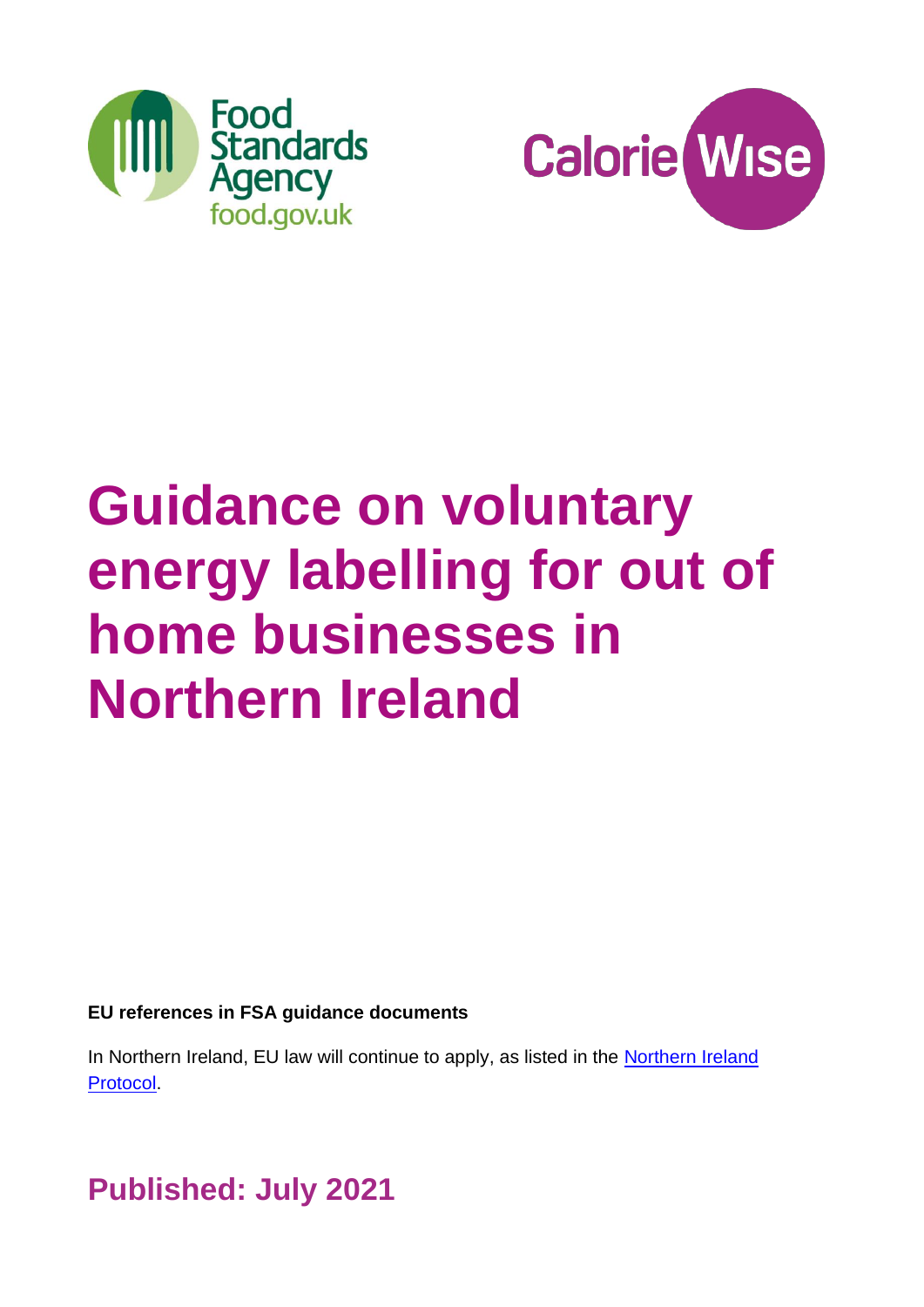# **Revision history**

| <b>Revision</b><br>number | <b>Date</b>      | <b>Purpose of revision</b>                                                                                                                                                                                                                                                                                                         | <b>Revised by</b>                                                                                  |
|---------------------------|------------------|------------------------------------------------------------------------------------------------------------------------------------------------------------------------------------------------------------------------------------------------------------------------------------------------------------------------------------|----------------------------------------------------------------------------------------------------|
| $\overline{2}$            | <b>July 2021</b> | This document was updated using the<br>latest FSA guidance format, in<br>compliance with the Public Sector<br><b>Bodies (Websites and Mobile</b><br>Applications) (No. 2) Accessibility<br>Regulations 2018.<br>Information was also updated to clearly<br>state this guidance is for food<br>businesses in Northern Ireland only. | Standards and<br>Dietary Health<br>team, Food<br><b>Standards</b><br>Agency in<br>Northern Ireland |
|                           | August 2017      | This document was published by the<br>Standards and Dietary Health team,<br>Food Standards Agency in Northern<br>Ireland, August 2017 and was based<br>on guidance previously published by<br>the Obesity and Food Policy Branch,<br>Department of Health, February 2015.                                                          | Standards and<br>Dietary Health<br>team, Food<br><b>Standards</b><br>Agency in<br>Northern Ireland |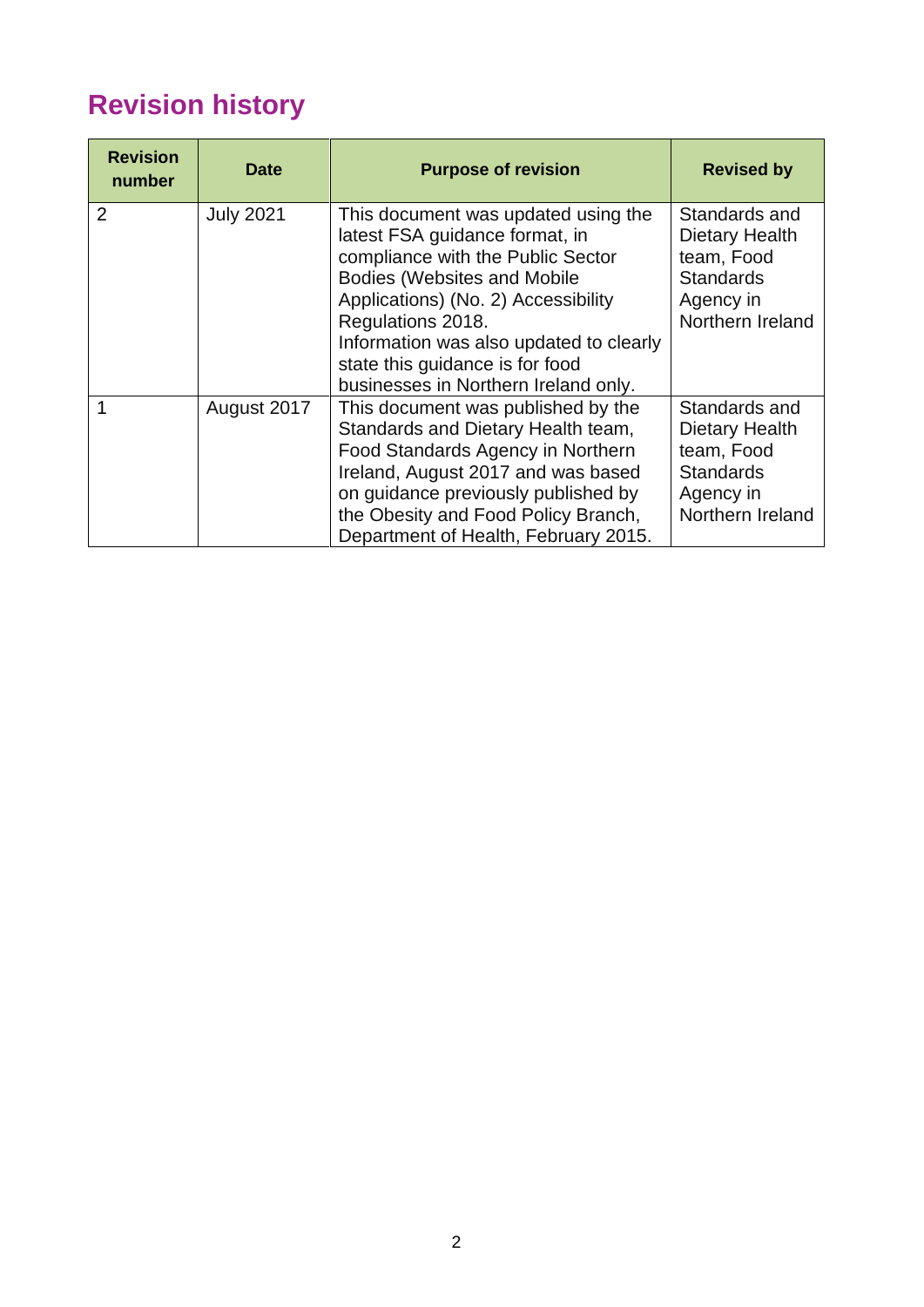# <span id="page-2-0"></span>**Summary**

# **Purpose**

This guidance document aims to support food businesses in Northern Ireland who wish to display energy labelling on menus.

# **Legal status**

Providing energy information for food sold loose in catering establishments is voluntary in Northern Ireland. However, if a business chooses to provide this information then it must meet the legal requirement that any information provided to the consumer is not misleading<sup>1</sup>. This guidance is best practice and regulatory guidance intended to accompany the nutritional labelling provisions of the [EU Regulation on the provision of](https://eur-lex.europa.eu/legal-content/EN/ALL/?uri=CELEX%3A32011R1169)  [food information to consumers \(Regulation \(EU\) No. 1169/2011\).](https://eur-lex.europa.eu/legal-content/EN/ALL/?uri=CELEX%3A32011R1169)

# **Intended Audience**

This guidance is for:

- Caterers in Northern Ireland providing energy information on menus
- Enforcement authorities, national associations and health professionals

# **Applicable to which UK Nations**

• Northern Ireland only

## **Review Date**

This document will be regularly reviewed to ensure it is kept up to date and remains relevant. The next scheduled review date is July 2023.

# **Key words**

- Energy labelling
- Kilojoules (kJ)
- Kilocalories (kcal)
- Point of choice

## **Contact us**

We welcome your feedback on this quidance including reports of any broken links or outof-date content.

<sup>1</sup> Article 14 of the Food Safety (Northern Ireland) Order 1991, Article 7 of EU Food Information to Consumers Regulation (No. 1169/2011).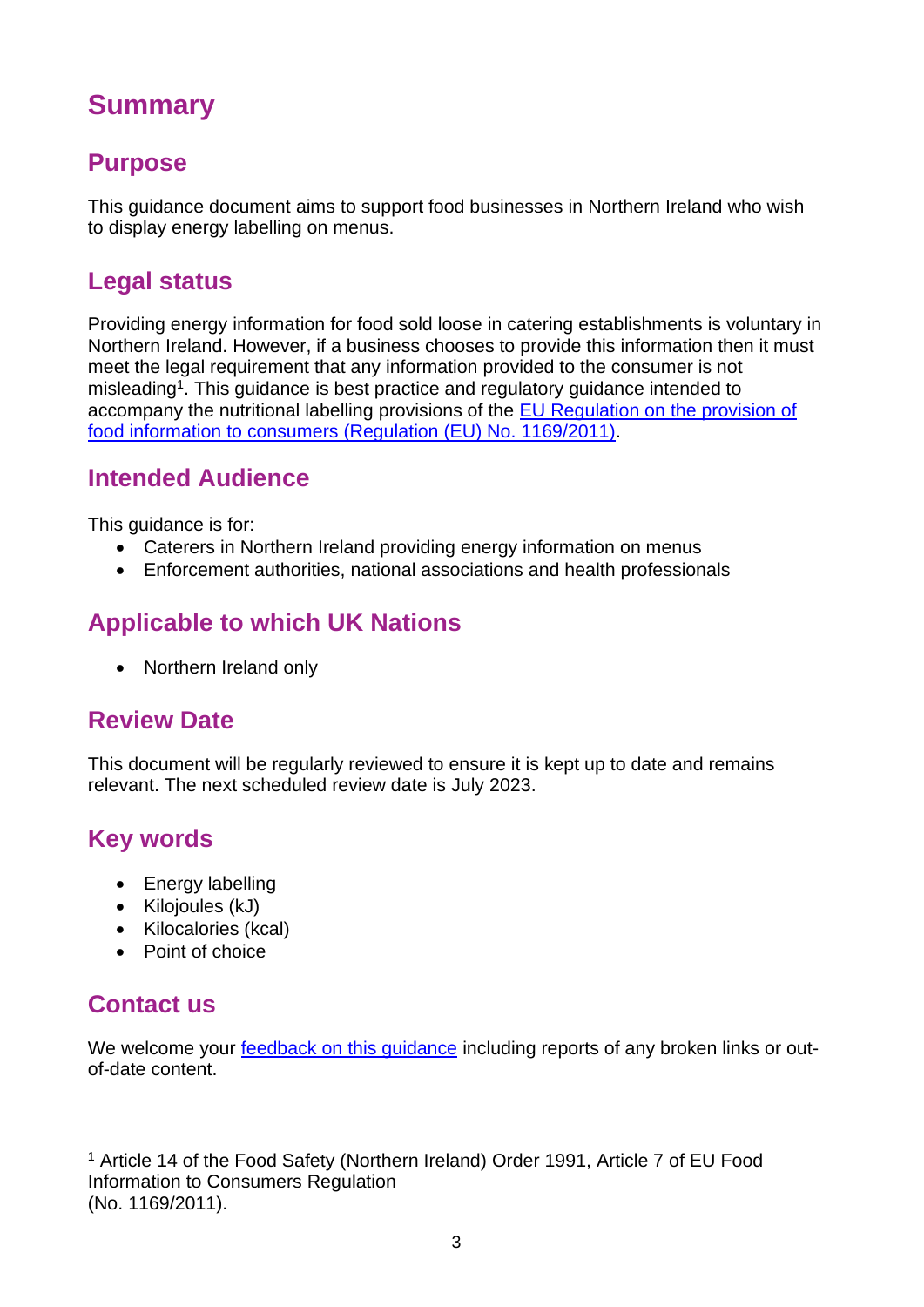# **Contents**

| <b>Summary</b>                                                                                                                                            | 3              |
|-----------------------------------------------------------------------------------------------------------------------------------------------------------|----------------|
| <b>Introduction</b>                                                                                                                                       | 5              |
| Part 1: Provision of energy information                                                                                                                   | 6              |
| Legislation                                                                                                                                               | 6              |
| <b>Processes</b>                                                                                                                                          | $\overline{7}$ |
| <b>Enforcement and Guidance</b>                                                                                                                           | 8              |
| Part 2: Ensuring the accuracy of energy information                                                                                                       | 10             |
| Considerations before obtaining nutrition information                                                                                                     | 10             |
| Reproducbility                                                                                                                                            | 10             |
| Recording processes                                                                                                                                       | 10             |
| Methods of obtaining nutrition information                                                                                                                | 11             |
| Manufacturer/supplier information                                                                                                                         | 11             |
| Calculating information                                                                                                                                   | 11             |
| Accuracy of calculated nutrition information                                                                                                              | 12             |
| Laboratory analysis: Choosing a laboratory                                                                                                                | 12             |
| <b>Nutrition information</b>                                                                                                                              | 13             |
| Preparing and sending a sample                                                                                                                            | 13             |
| Additional sources of professional advice                                                                                                                 | 13             |
| Part 3: Principles for out of home energy labelling                                                                                                       | 14             |
| Principle 1: Energy information is displayed clearly and prominently at point of choice                                                                   | 14             |
| Principle 2: Energy information is provided for standardised food and drink items sold                                                                    | 16             |
| Principle 3: Energy information is provided per portion/item/meal; and for multi-portion<br>or sharing items the number of portions must also be provided | 18             |
| Principle 4: Information on daily energy requirement is displayed clearly and<br>prominently and in a way that is appropriate for the consumer            | 20             |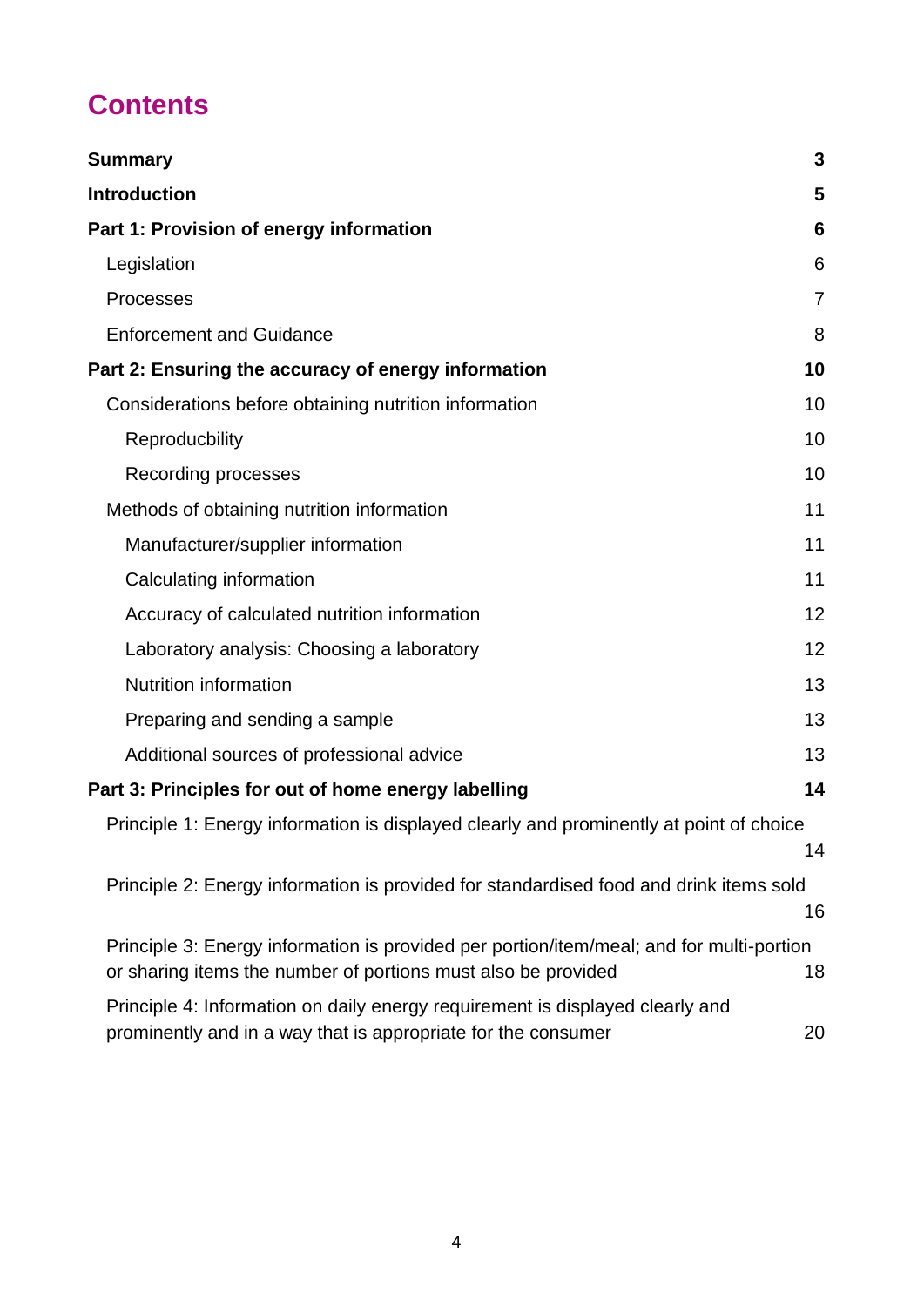# <span id="page-4-0"></span>**Introduction**

This document has been produced as guidance to support catering businesses in Northern Ireland who want to introduce voluntary energy labelling. It can also be used by enforcement authorities, national associations and health professionals.

Providing energy information for food sold loose in catering establishments is voluntary in Northern Ireland. However, if a business chooses to provide this information then it must meet the legal requirement that any information provided to the consumer is not misleading2.

This guidance gives both regulatory and best practice advice. It incorporates the requirements of the EU Food Information to Consumers Regulation (No. 1169/2011), specifically that businesses that choose to provide energy information must display values in both kJ (kilojoules) and kcal (kilocalories) for products sold in the out of home sector.



<sup>2</sup> Article 14 of the Food Safety (Northern Ireland) Order 1991, Article 7 of EU Food Information to Consumers Regulation (No. 1169/2011).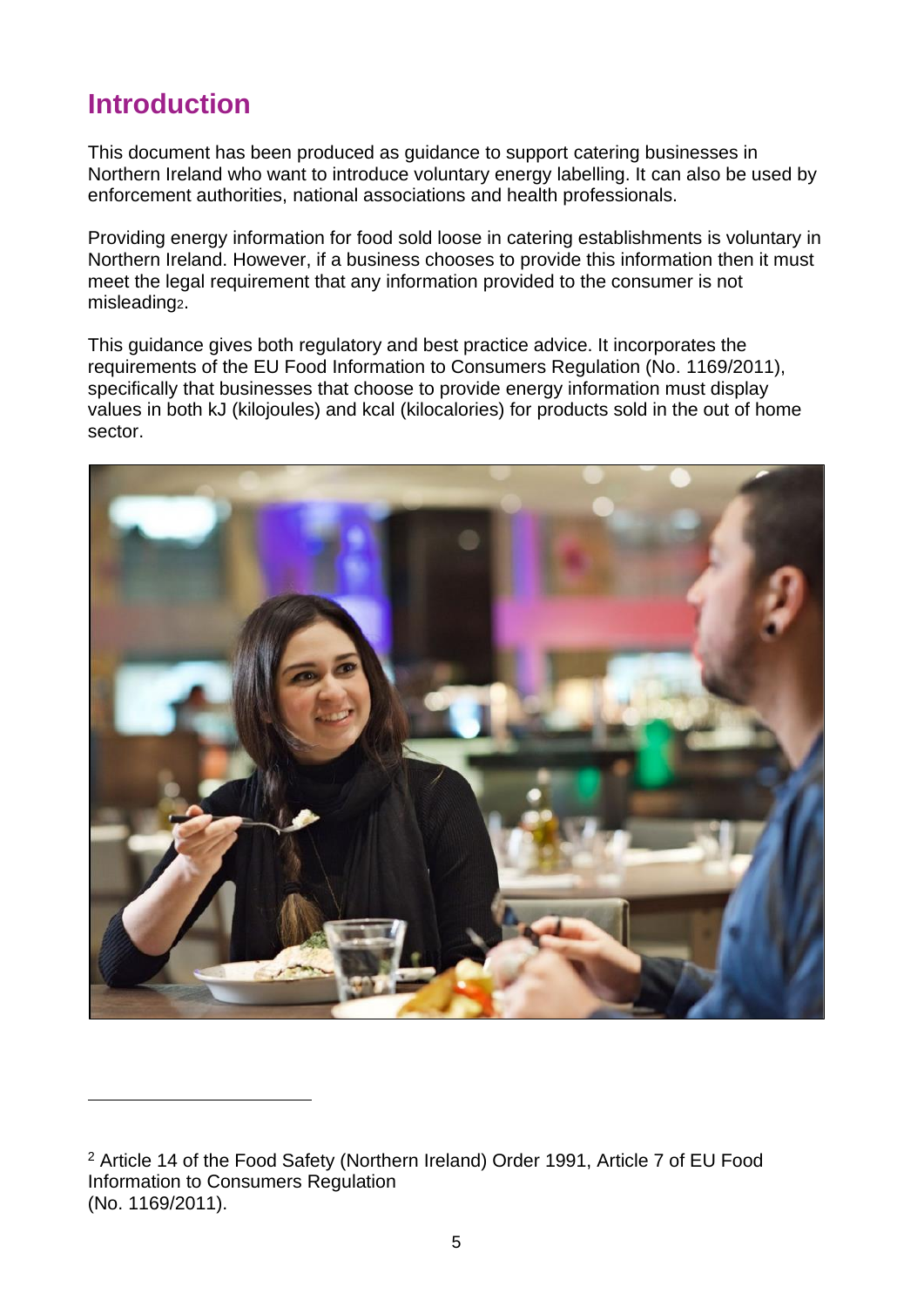# <span id="page-5-0"></span>**Part 1: Provision of energy information**

# <span id="page-5-1"></span>**Legislation**

#### **Legal Obligations**

Providing energy information for food sold loose in catering establishments is voluntary in Northern Ireland. However, if a business chooses to provide this information then it must meet the legal requirement that any information provided to the consumer is not misleading.

The permissible methods of obtaining energy information are set out in law, and provided below.

#### **Methods to obtain nutrition information**

There are three legally accepted ways of obtaining nutrition information, which are set out in the EU Food Information for Consumers Regulation<sup>3</sup>:

- the manufacturer's analysis of the food;
- a calculation from the known or average values<sup>4</sup> of the ingredients used; or
- a calculation from generally established and accepted data.

In the UK 'generally established and accepted data' usually refers to the McCance and [Widdowson's Composition of Foods dataset.](https://www.gov.uk/government/publications/composition-of-foods-integrated-dataset-cofid) Other established data may be more suitable for imported foods; for example, [Eurofir](http://www.eurofir.org/food-information) or [USDA Food Composition Data](https://fdc.nal.usda.gov/) may be more appropriate for foods imported from Europe or the United States.

A mixture of methods are permissible for the same menu, or even the same product, if it is made up of different constituent parts. For example, for a beef pie made with bought-in pastry, data for the filling could be calculated and data from the supplier could be used for the pastry, to provide an overall figure for the pie.

If a food business displays data provided by a manufacturer or supplier, it is the food businesses responsibility to ensure they take reasonable precautions to ensure this information is correct. The expectation will vary depending on business size; for smaller companies this may simply mean keeping a copy of the label providing the nutrition information, and ensuring the label information is representative of the food they serve, for example, cooking method and portion size (further information is provided in Part 2 of this document). For larger companies it may mean this information forms part of the product specification agreed between the supplier and caterer.

If a catering establishment sells branded pre-packed products such as crisps, which display nutrition information, the brand owner, not the caterer, is responsible for the

<sup>&</sup>lt;sup>3</sup> EU Food Information to Consumers Regulation (No. 1169/2011).

<sup>4</sup> An 'average value' is defined in Annex I of Regulation (EU) No. 1169/2011 as, 'the value which best represents the amount of the nutrient which a given food contains, and reflects allowances for seasonal variability, patterns of consumption and other factors which may cause the actual value to vary'.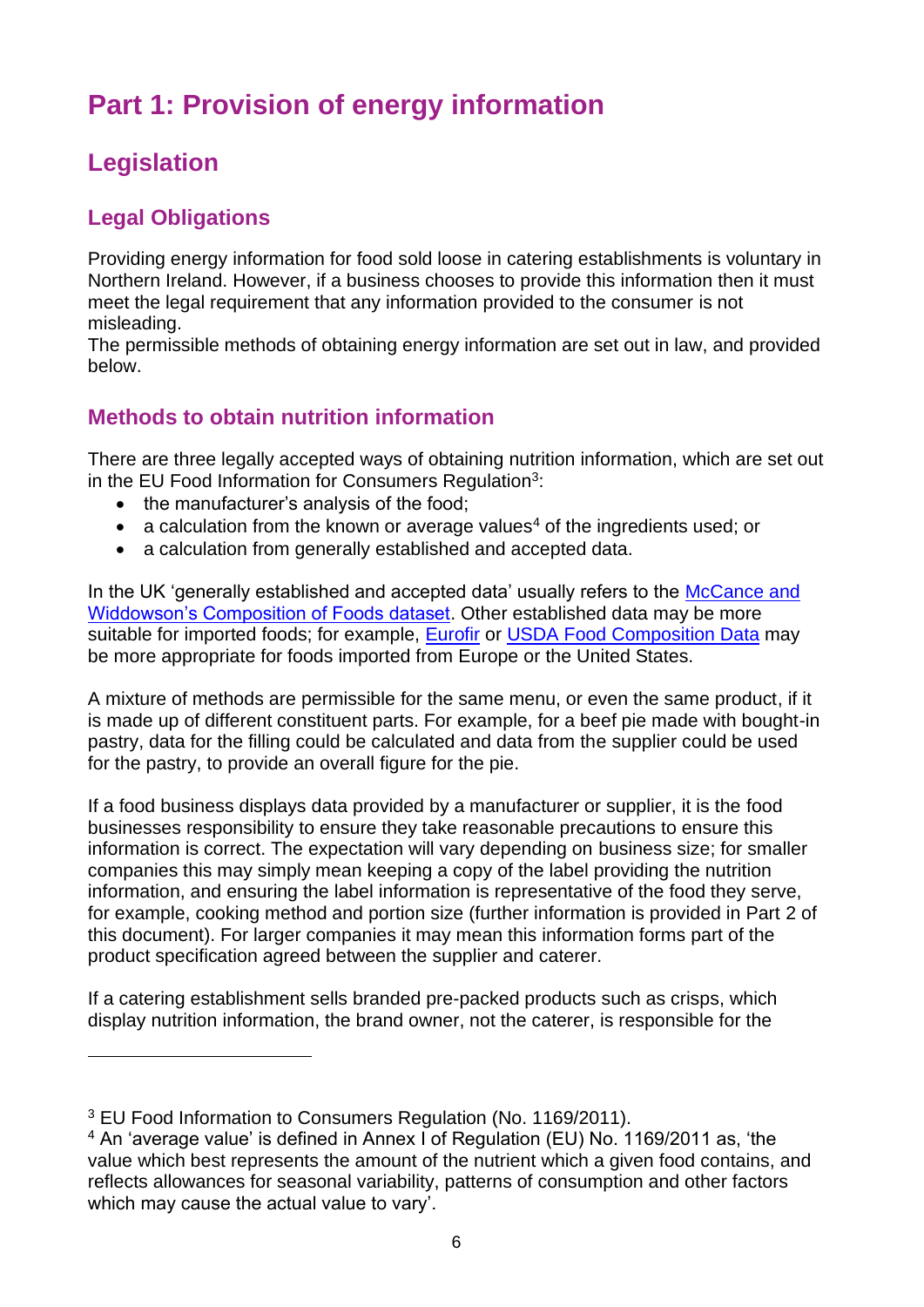information provided on the packet. Pre-packed products are subject to separate regulations.

Catering businesses that choose to provide energy information will need to develop and implement processes to ensure that energy information is as accurate as possible. (This is also discussed in more detail in Part 2 of this document).

## <span id="page-6-0"></span>**Processes**

#### **Updating nutrition information**

Food businesses must have a process for updating nutrition information. It is expected that where the energy information changes, businesses will be able to update the information as soon as practical, but as a minimum at the next menu reprint, or within six months, whichever is sooner.

#### **Use of explanatory statements**

Food businesses have a legal obligation not to mislead the consumer. Only the courts can determine whether that obligation has been breached, however, food businesses may find it prudent (and it could assist a due diligence defence) to include a statement to the effect that the information given is provided in good faith, but there may be some variations due to the nature of the product and the products involved.

If a food business decides to use an explanatory statement it should be displayed clearly and prominently, and be relevant for the business. The following standard wording is provided as an indication of what is acceptable, but need not be reproduced exactly.

- The energy information is provided as a quide. It is calculated using average figures and based on a typical serving size; or
- The energy information is provided as a guide. Whilst we ensure this is as accurate as possible, occasionally we will have to substitute ingredients and this may alter the energy value displayed.

**Important:** Food businesses that use such a statement will still need to demonstrate, for enforcement purposes, how they ensure their energy information is as accurate as possible and that menu information is updated as soon as practical, and as a minimum within the timescales outlined above.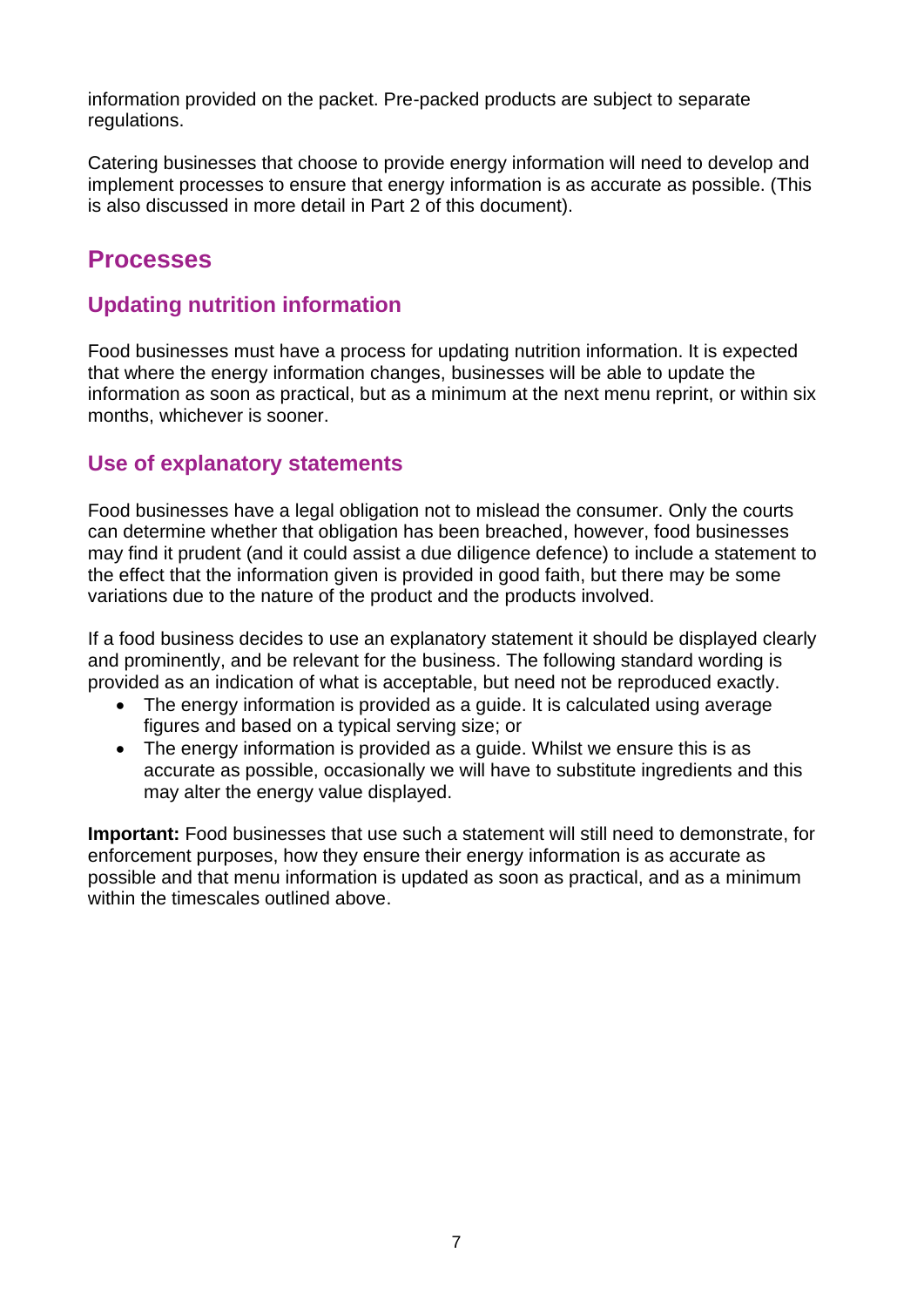# <span id="page-7-0"></span>**Enforcement and Guidance**

Although providing energy information at catering outlets is voluntary in Northern Ireland, legislation is in place to ensure that any information provided by a business is not misleading for consumers. District councils in Northern Ireland take a risk-based approach to visiting food businesses and enforcement activity.

Catering businesses that choose to provide energy declarations will therefore need to develop and implement processes to ensure that energy declarations are as accurate as possible. This is considered in more detail in Part 2 of this document. As part of this, they may wish to discuss appropriate procedures with their local district council environmental health department.

Comparison of nutrition information obtained for the same product by different methods (laboratory analysis vs. calculated values) can result in significantly different values. However, each of the methods to obtain nutrition information set out by EU FIC on the provision of food information to consumers is legally acceptable. Enforcement officers should take account of the method used by companies to generate the information, and due consideration should be given to the constraints and variability introduced by the different approaches.

Where energy information has been based on calculated values from a recipe (using protein, fat, carbohydrate levels etc.), it is appropriate to review the processes, method, calculations and data used by the food business, and where laboratory analysis has been used, it would be appropriate to compare this with a representative analytical sample for enforcement purposes.

#### **Tolerances**

It is recognised that foods often do not contain the exact nutrient levels as declared on the label/menu due to natural/seasonal variations of produce and variations arising from production and length of storage. However, the stated figures should not be misleading to consumers. 'Tolerances' represent the acceptable margin of difference between declared nutrient values and the nutrient values identified by control authorities [\(EC, 2012\)](https://ec.europa.eu/food/sites/food/files/safety/docs/labelling_nutrition-vitamins_minerals-guidance_tolerances_1212_en.pdf).

Some foods are more heterogeneous than others, and therefore you would expect to see a greater variation in nutrient levels. As such, enforcement officers will consider a range of factors when comparing nutrition information they have obtained through analysis with declared values. For example, they will take into account the energy content of the food, what is reasonable for the size of business and the likely inherent variability of certain foodstuffs. An officer may then consider the energy declaration is outside reasonable parameters and decide it is appropriate to have further discussion with the food business. This does not mean a businesses' information is misleading, but that further investigation may be appropriate.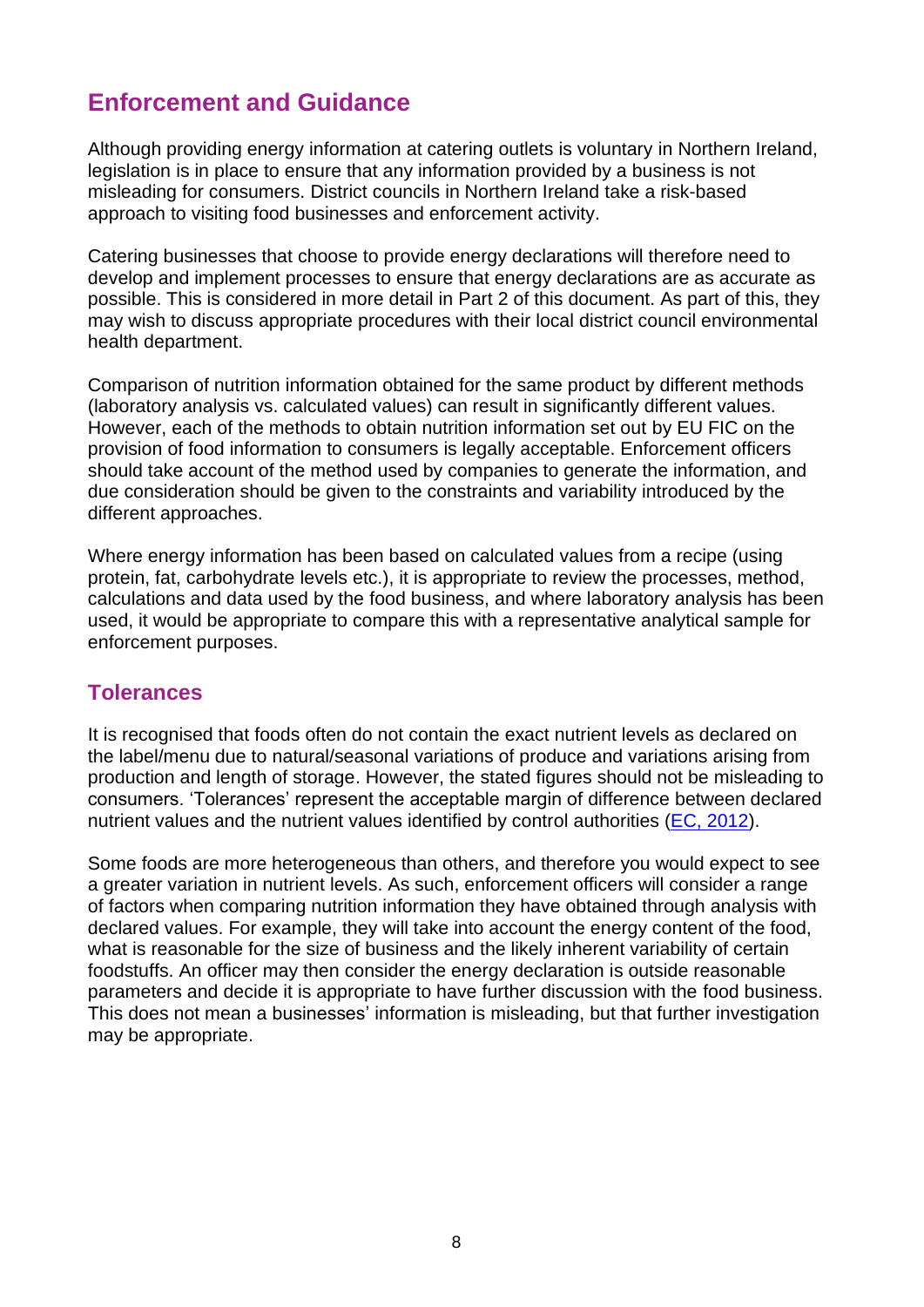#### **Guidance on related legislation**

The European Commission has published [guidance for Member States' control](https://ec.europa.eu/food/system/files/2016-10/labelling_nutrition-vitamins_minerals-guidance_tolerances_1212_en.pdf)  [authorities and food business operators on tolerances for nutrition labelling purposes.](https://ec.europa.eu/food/system/files/2016-10/labelling_nutrition-vitamins_minerals-guidance_tolerances_1212_en.pdf) The guidance covers tolerances for key nutrients (protein, fat, carbohydrates and dietary fibre) and helps ensure consistency of approach across the enforcement community.

Voluntary nutrition or health claims must comply with the requirements of the [European](https://eur-lex.europa.eu/legal-content/en/ALL/?uri=CELEX%3A32006R1924)  [Regulation \(EC\) No 1924/2006 on nutrition and health claims made on food.](https://eur-lex.europa.eu/legal-content/en/ALL/?uri=CELEX%3A32006R1924) Under this Regulation an energy declaration on its own is not a claim. However, if an implied low energy claim is made (e.g. only 1670 kJ/400 kcal), then food businesses should ensure they are complying with this Regulation. If food businesses are unsure whether they are making a claim, they should seek advice from their local district council environmental health department.

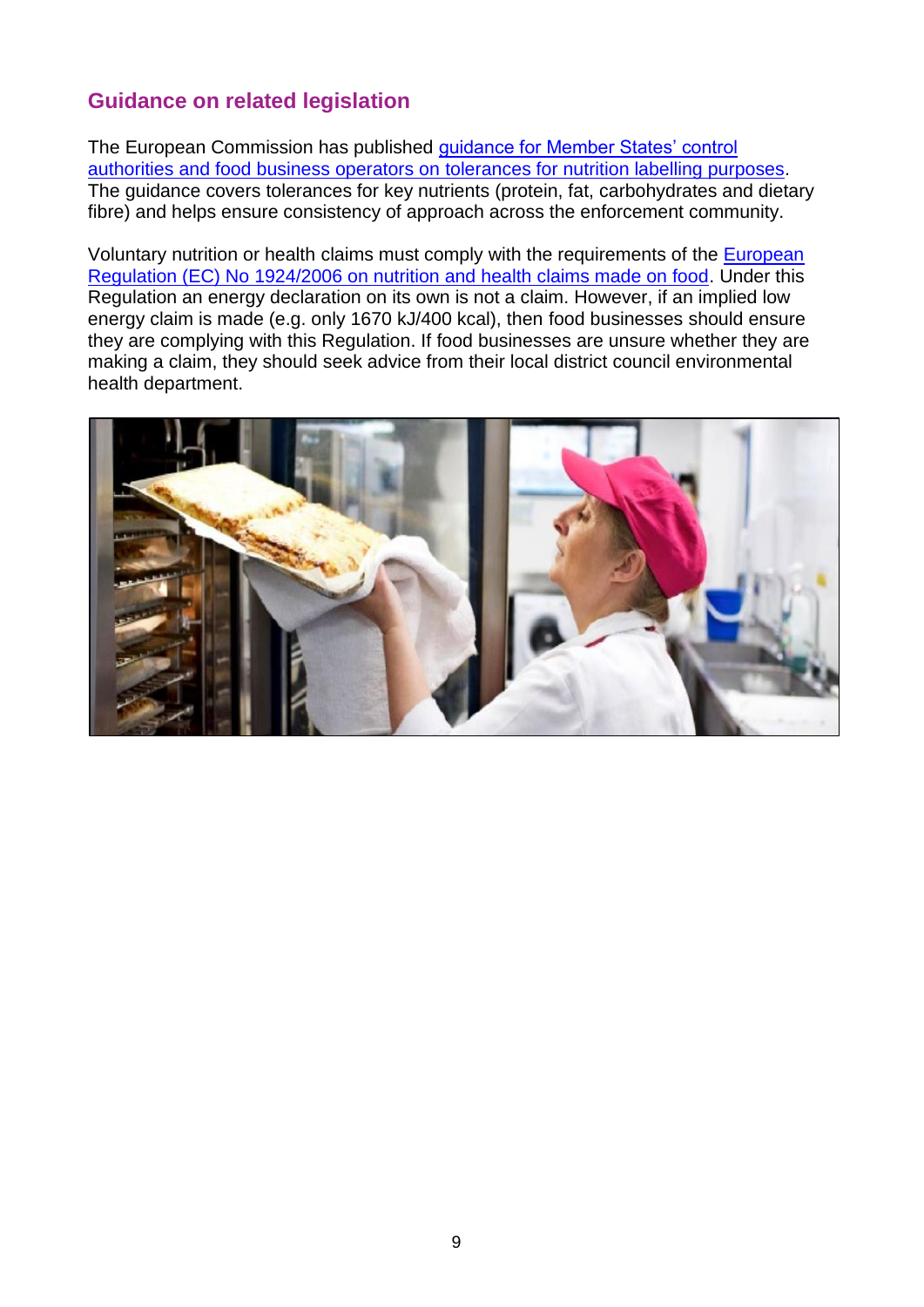# <span id="page-9-0"></span>**Part 2: Ensuring the accuracy of energy information**

# <span id="page-9-1"></span>**Considerations before obtaining nutrition information**

## <span id="page-9-2"></span>**Reproducbility**

It is important that stated energy values are representative of the food served. To ensure this, clear processes are required to ensure the food can be reproduced consistently each time it is made.

This should include;

- standard recipes, which include weights and/or measures as appropriate:
- detailed preparation and cooking methods, including equipment and temperatures. This is particularly important if food is fried as the oil temperature will impact on how much oil is absorbed;
- portion control: and
- staff training or guidance to ensure staff all follow the recipe and portion sizes, for example, to prevent differences occurring between different chefs.

Food businesses may also wish to consider whether as part of their normal quality assurance procedures they wish to spot-check a proportion of the information provided. This may give them confidence that the information displayed is appropriate.

#### <span id="page-9-3"></span>**Recording processes**

It is recommended food businesses have processes in place so that, if challenged, they can:

- demonstrate the above, i.e. show detailed standard recipes, cooking methods, portion sizes and demonstrate staff knowledge of this;
- provide records of laboratory analysis, supplier information such as copies of manufacturer's labels or product specifications and/or calculations;
- demonstrate a process for updating information to reflect changes, which as a minimum should be every menu cycle or every 6 months, whichever is more frequent;
- demonstrate a process for dealing with substituted foods in-between menu changes:
	- **long term** (i.e. more than 30 days) minimise impact on the energy declaration by trying to ensure the substituted product has a similar energy value;
	- **short term** (for example, mis-pick from suppliers/if a food business runs out of a product one day and uses a substitute) - keep a record of the substitution to show why the food was different on that day, for example, a note could be made in the Safe Catering Pack or Safer Food Better Business diary; and
- demonstrate a process for communicating significant changes to the consumer.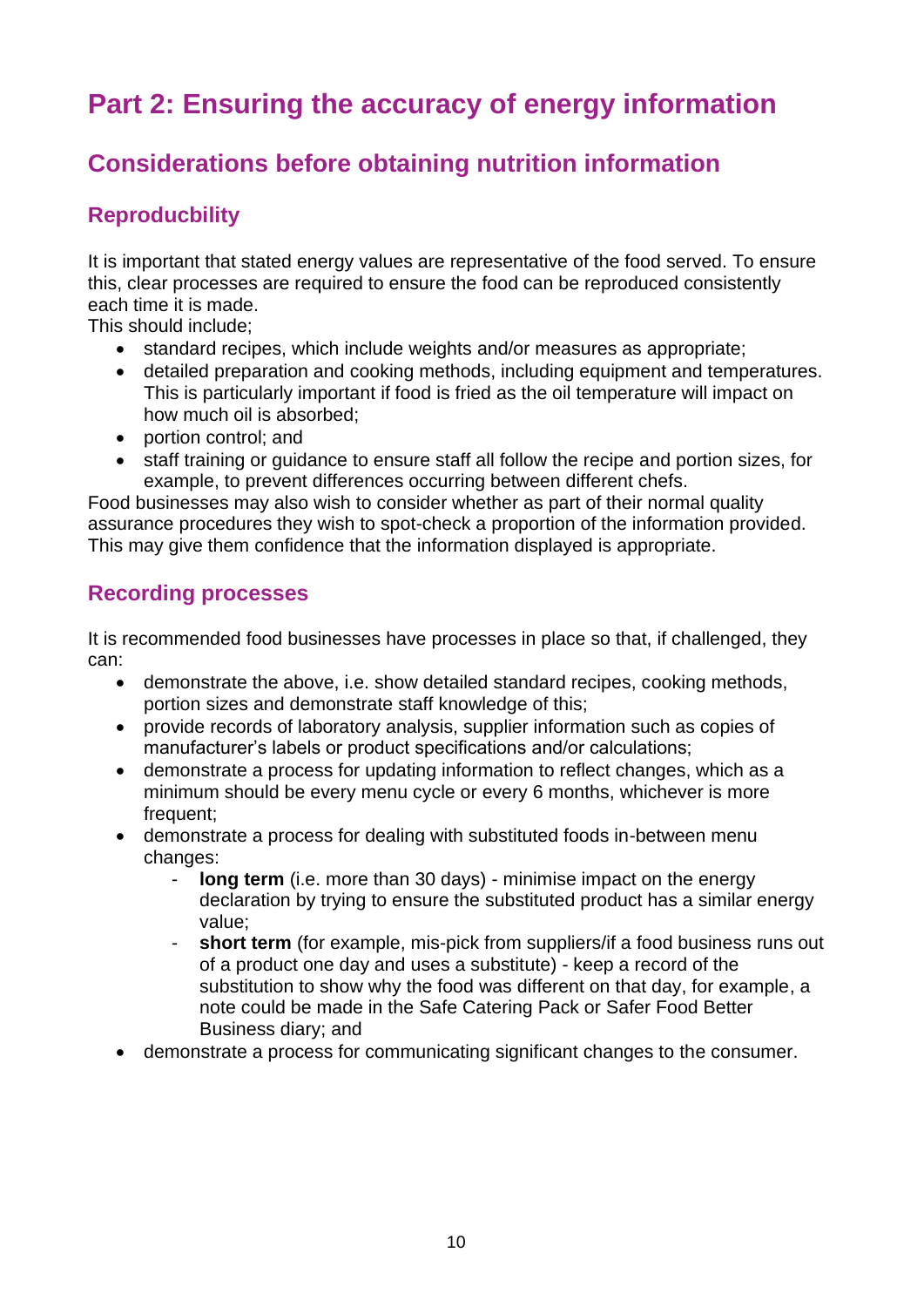# <span id="page-10-0"></span>**Methods of obtaining nutrition information**

### <span id="page-10-1"></span>**Manufacturer/supplier information**

Manufacturers or suppliers may be able to provide nutrition information for their products.<sup>5</sup> If their information is used, the caterer must take care to ensure it accurately reflects the final dish they serve to the customer. The following should be considered as they may substantially alter the energy declaration:

- Is the information provided for the raw or cooked product?
- If raw, does the cooking method or cooking equipment change the nutrition value, for example, is it cooked in oil, is there water loss or absorption of water (such as pasta)?
- If cooked, is it cooked in the same way in each of the food businesses' outlets?
- Is anything added to the product before it is served such as a dressing or butter? This would need to be included in the energy declaration.
- Is the information provided per 100g or per portion? If it is per portion, does the manufacturer's recommended portion reflect the portion served? For example, the information may assume a lasagne is divided into 20 portions, but actually, it is divided into 16 by the caterer. This must be accurately reflected in energy information displayed by the caterer. If it is per 100g, information for a standard serving size will need to be calculated. It may be necessary to weigh the edible product (such as cake without packaging including cakeboard) before this can be done.

#### <span id="page-10-2"></span>**Calculating information**

Before deciding to calculate nutrition information it is necessary to think about the recipe and how the food is cooked. If the recipe is complicated with lots of ingredients and different cooking stages, it will be more difficult to calculate information accurately. The cooking method will also change the nutrition information. This is particularly important if food is fried, as an estimate of the amount of oil taken up by the food will be required.

Nutrition information can be calculated using established data such as [McCance and](https://www.gov.uk/government/publications/composition-of-foods-integrated-dataset-cofid)  [Widdowson's 'composition of foods integrated dataset'.](https://www.gov.uk/government/publications/composition-of-foods-integrated-dataset-cofid) Where compositional data is based on a standard recipe, the accuracy of any declaration will be dependent upon the recipe being followed.

There are many commercial software packages available that will calculate nutritional information. Software companies may also offer a recipe calculation service. It is important to make sure that the underpinning data source used by the software package is based on relevant and up to date nutritional compositional datasets, for example, the Mc Cance and Widdowson's Composition of foods integrated dataset.

The Food Standards Agency in Northern Ireland provides a free, online nutritional calculator called [MenuCal](https://www.menucalni.co.uk/Account/LogOn?ReturnUrl=%2f) to help food businesses in Northern Ireland to calculate the

<sup>5</sup> EU FIC made nutrition labelling a mandatory requirement from 13 December 2016 for most pre-packed foods.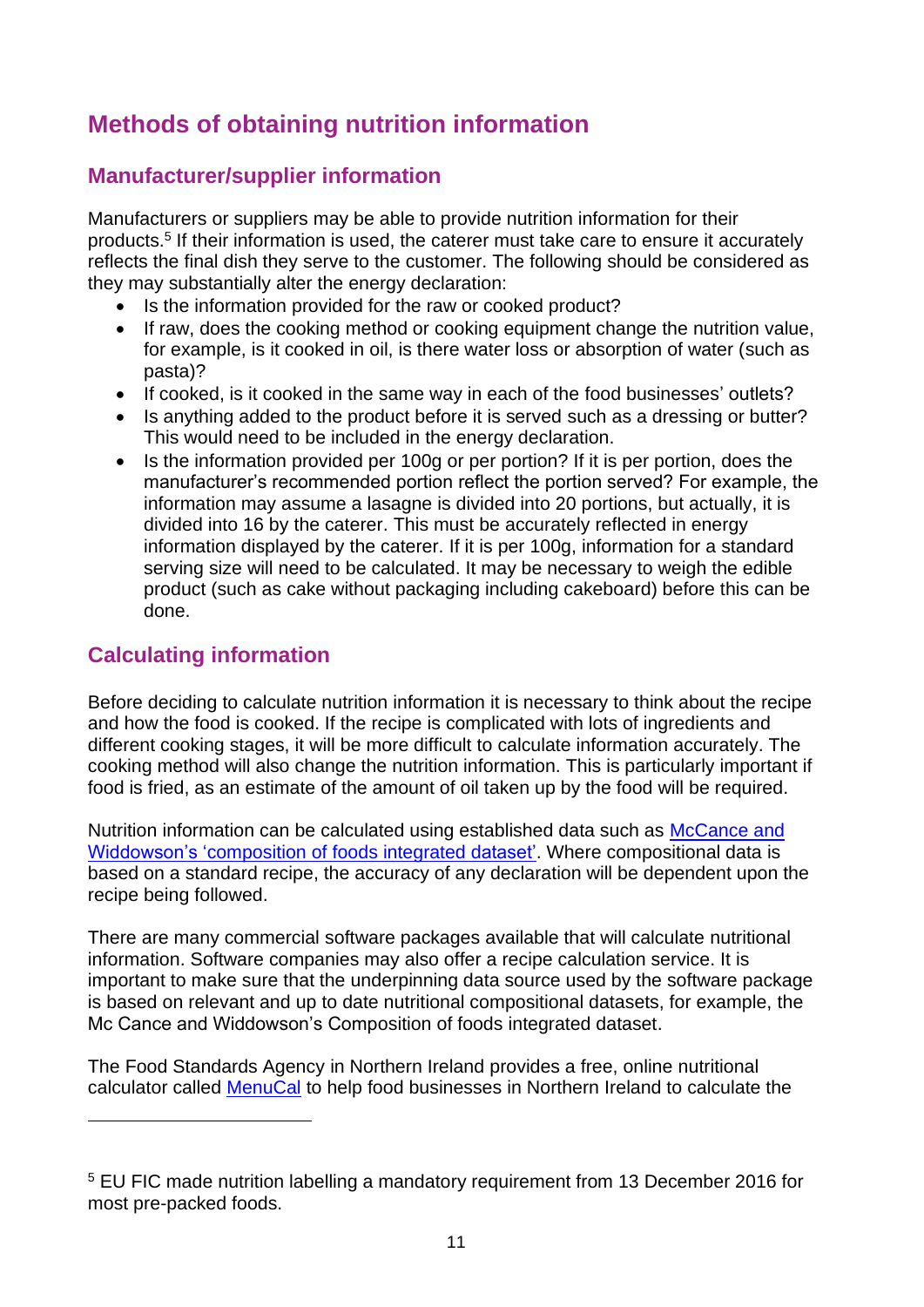amount of energy in recipes/menu items. The tool also supports businesses to comply with legal requirements to manage and record allergen information.

Software packages vary in what they can do and in cost, and most companies will allow trials of software before purchase. Many electronic stock control or kitchen management systems will also have nutrition information add-ons, and so potentially current product management systems may be able to be adapted to calculate nutrition information. It is important that staff using software packages to calculate recipes are trained appropriately and input recipes as per software user guides as different inputting methods may produce different results.

## <span id="page-11-0"></span>**Accuracy of calculated nutrition information**

Nutrition information will be more reliable if:

- there is a detailed recipe including weight of ingredients, for example, '40g of brown bread' not 'a slice of bread'. This should include anything added as food is served;
- there is a specified number of portions the recipe will serve;
- the portion size can be replicated so it is the same each time the food is served, for example, by using a specific sized ladle to measure a portion;
- the correct name and product description of each ingredient in the recipe is chosen such as 'semi-skimmed milk' instead of 'milk'; 'lean minced beef 5% fat' instead of 'minced beef';
- the manufacturer's nutrition data may be used where possible. This is likely to more accurately reflect the product being used compared with average data;
- when using a software package, the information is double checked once entered, especially weights and units of ingredients; and
- adjustments in the calculation are made to take into account weight change during cooking – some software packages will do this automatically. Information and examples of weight changes of food as a result of cooking can be found in the [McCance and Widdowson's 'composition of foods integrated dataset'](https://www.gov.uk/government/publications/composition-of-foods-integrated-dataset-cofid) and the [British Dietetic Association's Nutrition and Hydration Digest: Improving Outcomes](https://www.bda.uk.com/uploads/assets/c24296fe-8b4d-4626-aeebb6cf2d92fccb/NutritionHydrationDigest.pdf)  [through Food and Beverage Services.](https://www.bda.uk.com/uploads/assets/c24296fe-8b4d-4626-aeebb6cf2d92fccb/NutritionHydrationDigest.pdf)

#### <span id="page-11-1"></span>**Laboratory analysis: Choosing a laboratory**

There are many laboratories that can undertake nutrition analysis. Any laboratory used should have ISO 17025 accreditation as a minimum. Ideally, they should also have United Kingdom Accreditation Service (UKAS) or similar Certification bodies, for example, INAB in the Republic of Ireland.

Details of where products can be sent for analysis can be obtained from the [Food](https://www.food.gov.uk/about-us/official-feed-and-food-control-laboratories)  [Standards Agency website,](https://www.food.gov.uk/about-us/official-feed-and-food-control-laboratories) which lists the details of official control laboratories in NI or within an EU Member State. This list is not exclusive of all the laboratories operating in NI or within an EU Member State.

Laboratories can charge different amounts for tests, so it is worth obtaining quotes ahead of choosing a laboratory. They may also offer discounts for a large volume of samples.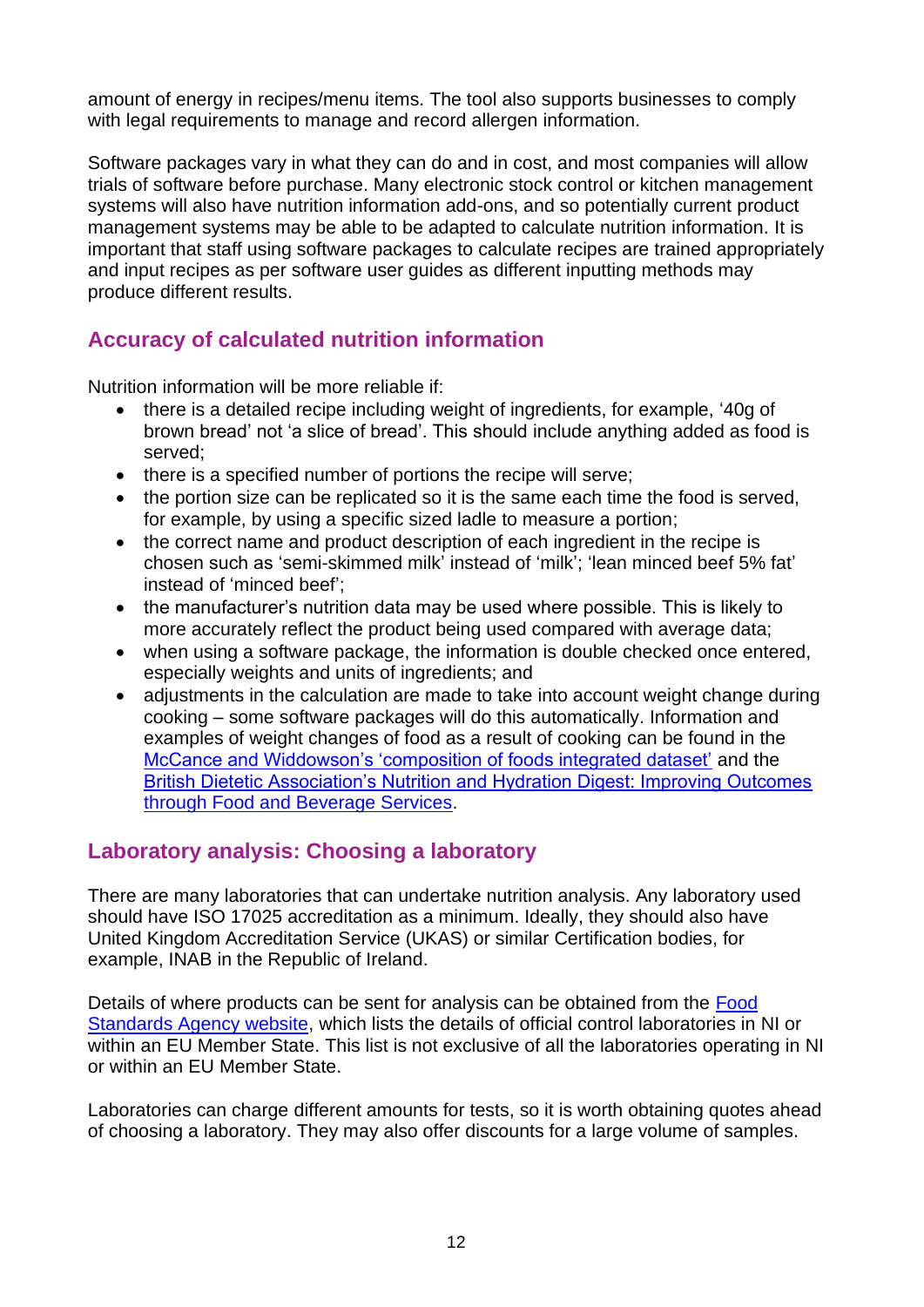## <span id="page-12-0"></span>**Nutrition information**

Laboratory staff will refer to nutrients in the table below for the purpose of nutrient analysis:

| Energy | Protein   Carbohydrate   Sugar | Fat | Saturated   Fibre | $\mid$ Sodium $^6$ |
|--------|--------------------------------|-----|-------------------|--------------------|
|        |                                |     | fat               |                    |
|        |                                |     |                   |                    |

It may be helpful to note:

- to obtain information on kJ (kilojoules) and kcal (kilocalories), the laboratory needs to be asked for the energy content of the food. This means analysis is required as energy content will be calculated from the protein, carbohydrate and fat content of the sample.
- information on energy will be given in both kJ (kilojoules) and kcal (kilocalories).
- the laboratory report will provide information per 100g, so information for a standard serving size will need to be calculated.

#### <span id="page-12-1"></span>**Preparing and sending a sample**

In order to obtain accurate nutrition information, the sample needs to be reflective of an average serving of the food. If there is likely to be some variability in the product, for example, different chefs, a pie where the amount of pastry will change dependent on where the serving is taken from, then several samples should be sent for analysis. The laboratory or a public analyst would be able to advise how many samples might be appropriate. If more than one sample of the same product is sent for analysis, the average energy value of all the samples should be used.

The food as it is plated up should be sent as the sample, including dressing added as the food is served. It may be useful to check with the laboratory if only the edible component of the food should be sent, for example, if meat should be taken off the bone. In addition, it may be helpful to check with the laboratory how samples should be presented and if they need to be sent in special packaging. Sometimes a laboratory will organise for samples to be collected.

#### <span id="page-12-2"></span>**Additional sources of professional advice**

The following are sources of additional advice:

- Consultant nutritionists or dietitians. If consultants are registered they will be listed on their respective professional organisations' websites:
	- **[Association for Nutrition](http://www.associationfornutrition.org/)**
	- **[British Dietetics Association](http://www.bda.uk.com/)**
	- **[Freelance Dietitians](http://www.freelancedietitians.org/)**
- [Environmental Health Officers across the 11 district councils in Northern Ireland](https://www.food.gov.uk/contact/businesses/find-details/contact-a-food-safety-team)
- [Public Analysts](http://www.publicanalyst.com/)

<sup>&</sup>lt;sup>6</sup> Salt, rather than sodium, must be declared on food labels in accordance with EU FIC. Sodium can be converted to salt by multiplying by 2.5.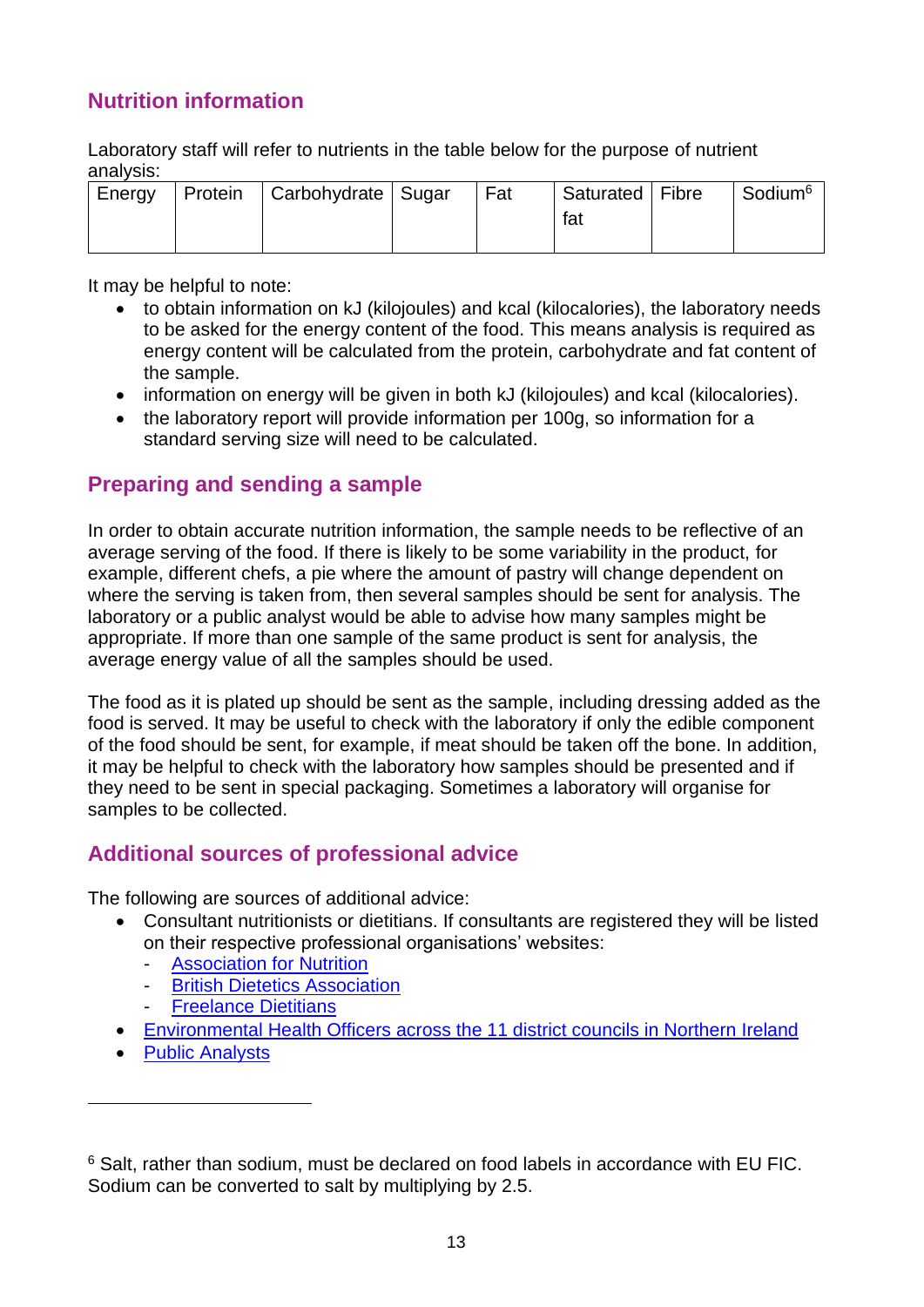# <span id="page-13-0"></span>**Part 3: Principles for out of home energy labelling**

The following guidance is not definitive or legally binding, but simply offers some practical advice to assist catering food businesses to apply voluntary energy labelling. The following four principles have been agreed for energy) labelling in kJ (kilojoules) and kcal (kilocalories) in catering establishments;

## <span id="page-13-1"></span>**Principle 1: Energy information is displayed clearly and prominently at point of choice**

#### **Point of choice**

"Point of choice" relates to the place where prices are displayed and customers make their meal choices. Other locations may carry information about meal deals, or combination meals that may not always include prices. In outlets where menu information is located at several points including, online menu ordering platforms/websites, businesses may choose to provide energy information at each. For drive-through restaurants, we recommend energy information is displayed on menus at the order point and on promotional posters before the order point.

Point of choice is defined as menu boards in quick service restaurants and or on menus/shelf edging etc in other business types. Other typical point of choice locations include (some outlets may contain multiple or all types):

| <b>Counter service outlets</b> | menu boards,<br>$\bullet$<br>counter menus,<br>tickets or display information for items sold on<br>a counter (such as pastries sold in a hot<br>cabinet, or items sold in baskets on the<br>counter)                                                                                                                         |
|--------------------------------|------------------------------------------------------------------------------------------------------------------------------------------------------------------------------------------------------------------------------------------------------------------------------------------------------------------------------|
| <b>Seated service outlets</b>  | menus<br>table centres<br>chalk boards<br>menu boards<br>interactive online/ QR code menus                                                                                                                                                                                                                                   |
| <b>Self-selection outlets</b>  | on packaging<br>shelf edging<br>$\bullet$<br>menu/tariff boards<br>labelling tags (i.e. held in crocodile clips,<br>basket sides, hanging tags)<br>Internet web pages where the foods are<br>$\bullet$<br>selected or compared with other products prior<br>to purchase (for example, ordering online for<br>pizza delivery) |

Places where energy information is displayed away from prices and/or that require customers to make an additional effort to obtain this information are not considered to be at point of choice, unless there is robust evidence to show that other points are equally effective.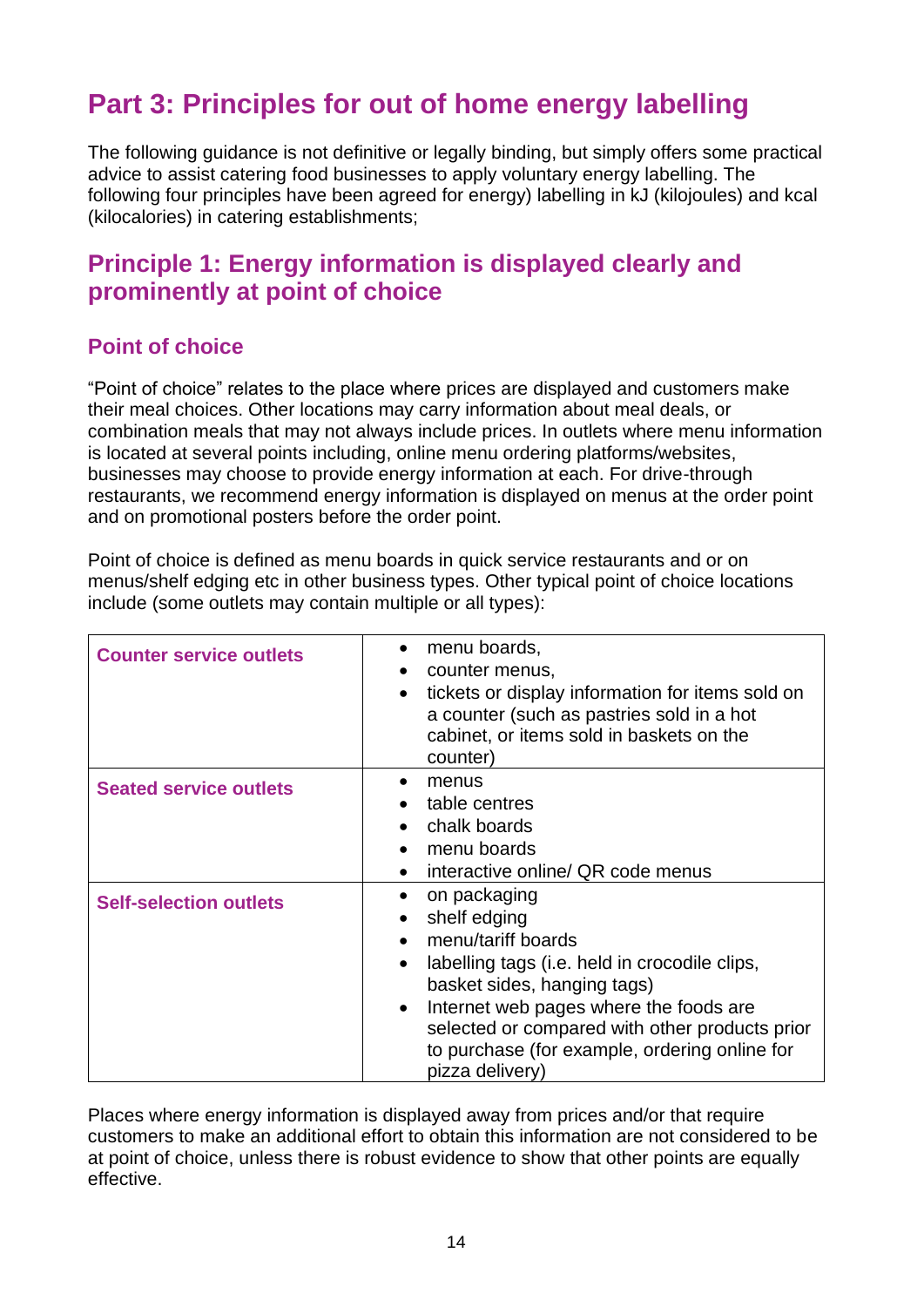## **Displaying clearly and prominently**

Evidence shows that energy information needs to be displayed clearly and prominently, so that customers can use it to help make healthier choices<sup>7</sup> at a glance. The principles state that energy information is to be "clear and prominent" and it is for businesses to decide how to achieve this. They do not state a font, size or colour that businesses should use. Menu designs can still be creative and distinctive and fit around businesses' existing styles and branding whilst ensuring that energy information is clear and prominent.

As a guide, prominent energy labelling can be achieved by the following means:

- energy information is clear;
- energy information is positioned close to the price of the item, item description or image;
- the font and format are at least as prominent as the name or price:
- colour contrast is used appropriately, so that energy information stands out and can be easily differentiated from price;
- on printed menus subtler presentation than the price/menu description can be used and still be prominent because customers usually have more time to look at these menus. The information still needs to be clear and noticeable to customers.

Where a business chooses, voluntarily, to provide energy information in relation to its food, it must meet legal requirements that the information provided is not misleading (EU Food Information for Consumers Regulation). Energy information must be displayed in both "kJ" (kilojoules) and "kcal" (kilocalories) as set out in the above regulations. The information on "kJ" must come first. The information on "kcal" must not be displayed any more prominently than that on "kJ", for example, the font size used for "kcal" must not be bigger than that used for "kJ".

<sup>&</sup>lt;sup>7</sup> An Evaluation of Provision of Calorie Labelling by Catering Outlets, BMRB Social Research – Qualitative, Social Science Research Unit, Food Standards Agency, December 2009.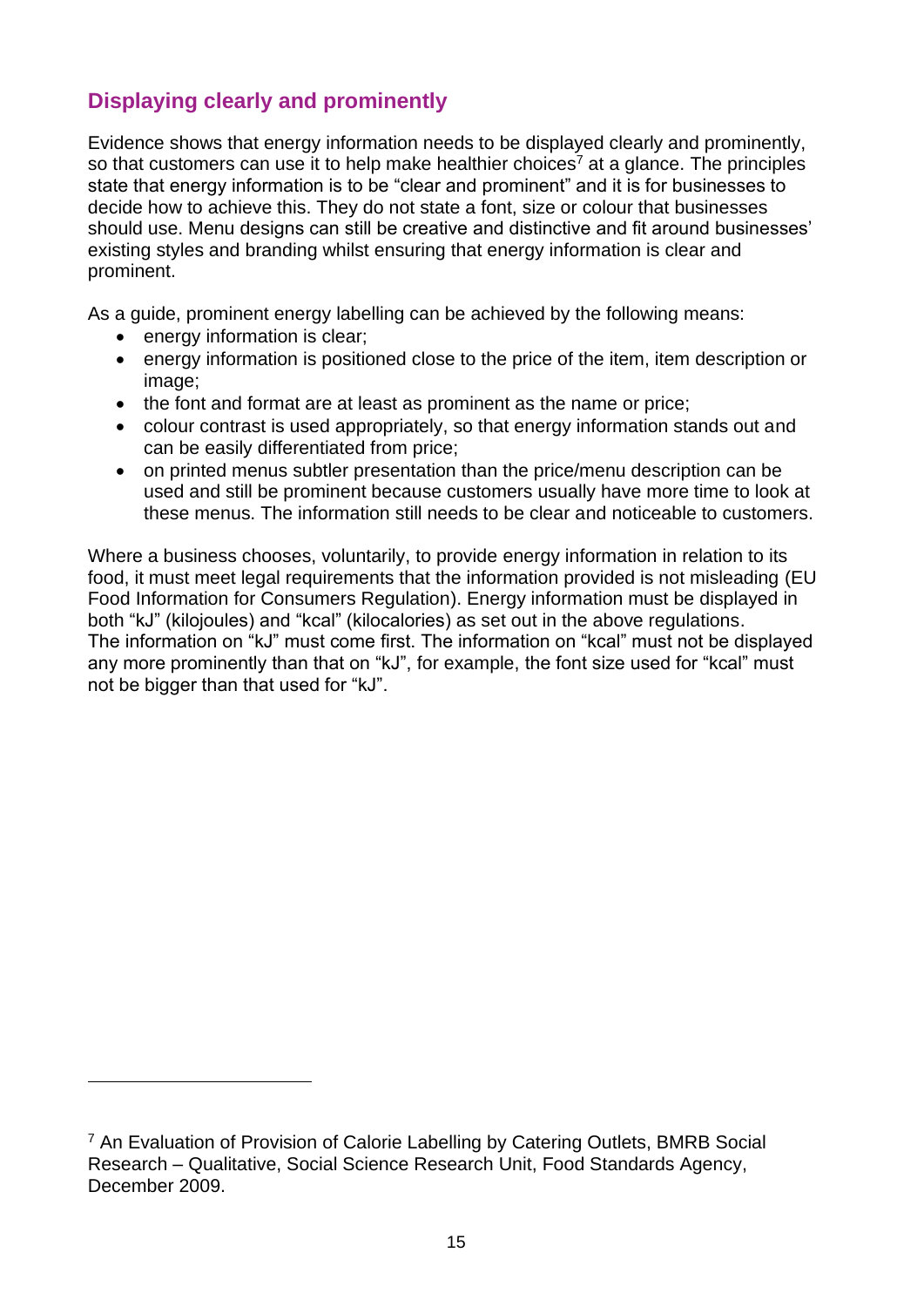# <span id="page-15-0"></span>**Principle 2: Energy information is provided for standardised food and drink items sold**

**A standardised item** means a reproducible product that is offered for at least 30 days in a year. It is important that stated energy values are representative of the food served. Clear processes are required to ensure the food can be reproduced consistently each time it is made, for further information, see Parts 1 & 2.

#### **Coverage**

Businesses may find that in certain circumstances, and for some food and drink, it may not be possible to display energy information for each and every product, for example:

- where there is too much information to display (like a coffee board with multiple sizes, drinks and milk options available);
- if the food/drink can be customised (for example, a sandwich deli bar);
- if you are displaying information for meal deals;
- if food and drink are offered for a limited period (i.e. less than 30 days); and
- where portion size is not controlled (e.g. for self-service buffet) (see Principle 3);

In these cases, the following approaches could be used, which would help customers to make an informed choice.

#### **Displaying the "default option"**

Where potentially there is a lot of energy information to display (products with different sizes, additions and choices), energy information can be streamlined to help customers by providing energy values for the "default option". The "default option" is:

- the most popular choice, or
- the food/drink served to customers when they do not specify their choice (for example, semi-skimmed milk if they do not ask for skimmed milk in a drink).

This is a way to simplify the information but still clearly indicate the relative energy difference between the main types of product; for example, it may show the difference between different types of coffees although not between sizes, or alternative milks. It also enables businesses to provide simple information about their standard products before customers customise these.

Customers are helped by prominent accompanying text indicating that this is the default option and stating what the default option is.

#### **Foods changed/specified by the customer**

Customers are helped by provision of energy information for the different options available when customising a food. One way of achieving this is to provide information for the default option, and then to indicate the relative change that other choices will make. The default option may be shown for the best-selling products, rather than all the possible options on a menu. Additional information can then be displayed for extra ingredients. For example, a sandwich deli bar may offer energy information for their most popular sandwiches and then separately display energy information for extra available options such as different fillings or spreads.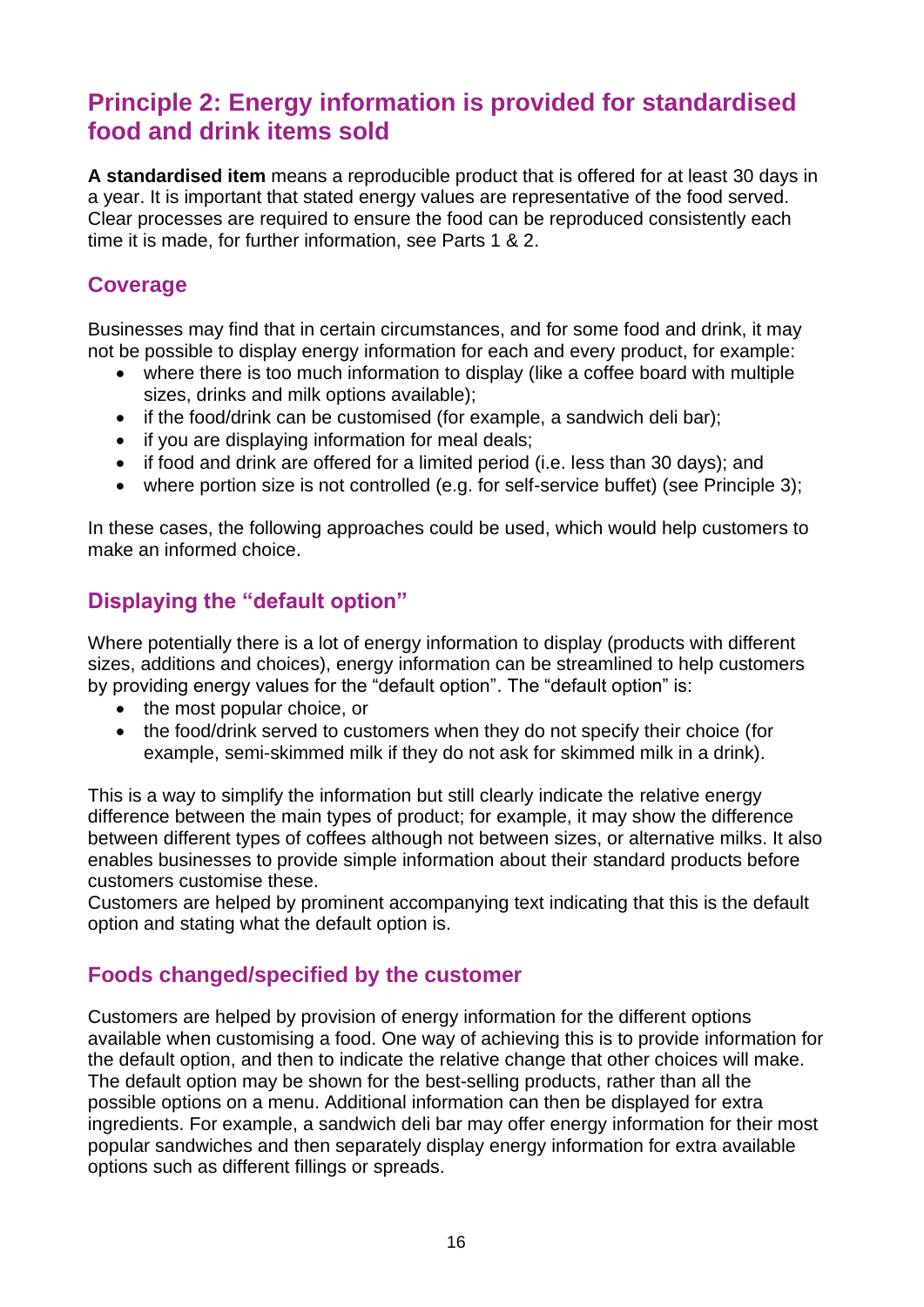#### **Meal deals**

It helps customers when information about meal deals is clear and easy to understand, allowing customers to know energy values of all the parts. Suggested formats for displaying ranges are covered in Principle 3. Energy information can be shown for the most popular meal as a whole, and also for each item of the meal separately to assist the decision-making process of the consumer

Where "go large", upsizing options or promotional offers linked to increased portion size become the default or most popular option, energy information for the largest options are most helpful.

## **Food and drink offered for a limited period**

We recommend that businesses provide energy information for all standardised food and drink items. However, it may be difficult or too onerous to obtain information about foods and drinks that are "one offs" or appear on a menu for a limited period, such as Christmas pudding, etc.

There are many factors influencing this, including:

- the extra time taken to calculate or obtain energy values;
- changes made to the recipe by the chef, or changes to ingredients available on the day; or
- because the food is made up on the spot to suit customers.

For these reasons, food and drink offered for less than 30 days is not expected to carry energy information. However, it is useful for customers if information can be provided for these foods, especially where they account for a significant proportion of daily sales, and businesses are encouraged to provide it where possible. This is a decision for the individual business, dependent upon the degree of standardisation of the recipe and any other practical issues.

#### **Other considerations:**

- Pre-packaged food consider additional point of choice energy information where the existing nutrition information on packaging is obscured by the way products are arranged or displayed.
- Alcoholic drinks are a significant source of energy to people, and this information is useful to consumers. They are covered at the discretion of businesses.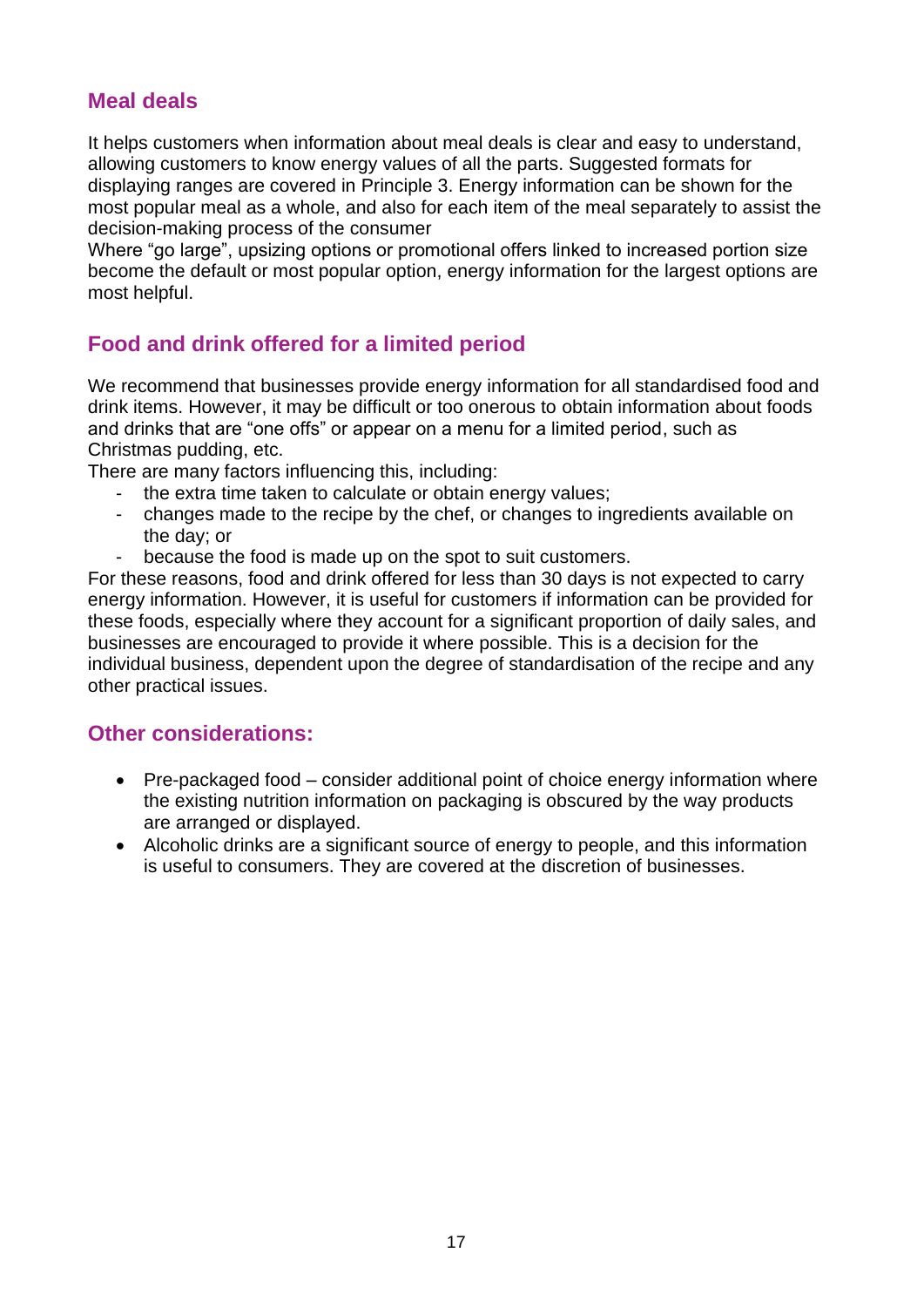# <span id="page-17-0"></span>**Principle 3: Energy information is provided per portion/item/meal; and for multi-portion or sharing items the number of portions must also be provided**

Energy information should be provided for what the consumer is purchasing, for example, per portion/item/meal. For most food and drink, providing information is straightforward, but there are some circumstances that present additional challenges. These include:

- **shared foods** dishes that can be shared between more than one person (such as a starter platter, nachos, a pizza);
- **self-service** where the customer controls their own portion size;
- where there is a **range of values** where content of the food/meal or a customer specified food/ meal can have a varying energy value;
- **limited space** where lack of space at point of choice prevents the display of energy information for all the options –see guidance for the "default option" in Principle 2.

When deciding how to proceed, it is important to consider the best display that will enable customers to easily use energy information in any situation. Some practical solutions to these issues are described below.

## **Shared foods or multiple portions**

For shared food, it is most helpful to display the number of servings per dish and the energy information per portion. You may also wish to provide energy information for the complete dish. Examples for displaying energy information for shared foods, which may aid customer understanding, are detailed below:

- For food sold as a dish to be shared or consumed by a specified number of people (for example, sharing platter for 4, nachos for 2):
- Energy information (both kJ and kcal) per portion is displayed next to the item description. The number of servings per complete dish must also be given.

For food sold as a dish to be shared with no specified servings, such as a large pizza or a family meal, energy information may be given for an illustrative or typical portion. It is helpful if this information is consistent with the way food is divided or served, for example, per pizza slice. In this case, information about how many slices of pizza the dish provides must also be given. Energy information per complete item may also be provided.

#### **Self-service foods**

Portions are not always uniform for self-service foods, either because of the way the food is served, or because these are controlled by customers.

Using a standard sized serving method where possible, such as a standard size scoop/spoon will help. Typical energy information per serving can be displayed for selfservice items (for example, buffets, salad bars, sauces, dressings).

Where products are not served in standard portions (such as poured dressings, sauces or products served using tongs), the use of an illustrative portion may be more appropriate, for example, for salads/vegetables a level bowl, dressings could be labelled per tablespoon or per 100g.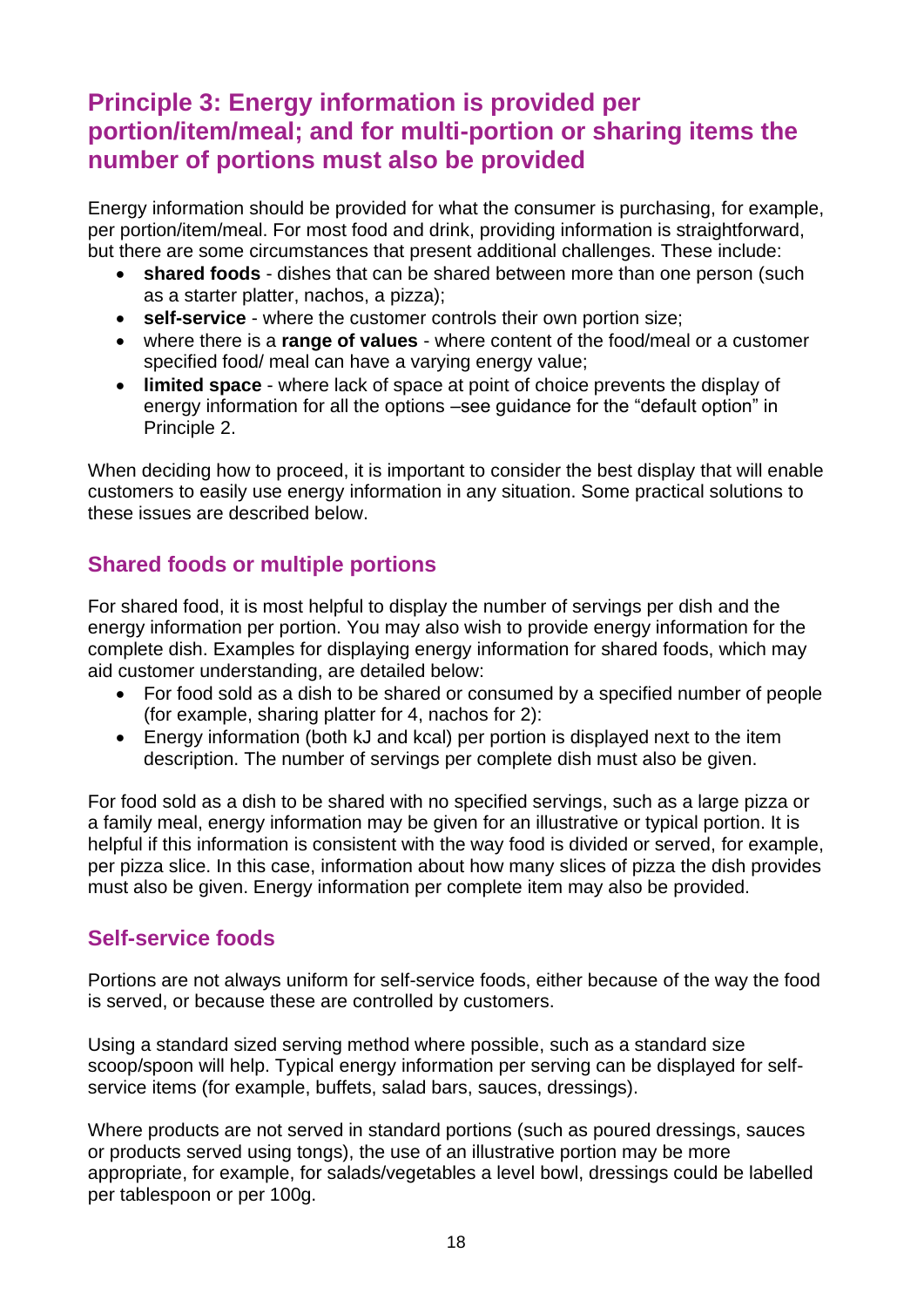#### **Foods with a range of values**

Displaying energy values using ranges can often be difficult for customers to understand and is therefore best avoided. It may not be instantly obvious which food choices affect the energy values from the top to the bottom of an energy range. Using alternative methods, such as itemising, or providing the maximum may help customer understanding.

#### **Itemising choices**

Itemising choices and providing energy information for each part of a meal/item is a workable alternative to using ranges because customers then understand the differences in energy values for each part of the food/meal they may choose. Even if they do not calculate the overall energy content, the customer can still identify the lower. When itemising for combination or customised meals, energy information would be appropriate for:

- the main item (for example, the burger, fried chicken, steak)
- components of the meal/food (for example, salad, potatoes or chips)
- extras (for example, sauces/dressing, cheese slices)

#### **Using the maximum value**

Displaying a single maximum figure ensures customers do not underestimate their energy intake. This may be appropriate where the highest energy options are offered to customers as the default option and the customer would have to specifically request alternative options (such as diet drink options). It may also be useful where the range of values from highest to lowest is relatively small.

#### **Using ranges**

If the use of ranges of energy values is unavoidable, for example because of space limitations, effort should be made to provide itemised energy information where possible or a typical energy content.

If using ranges, the below formats are the most helpful for customers:

- Minimum and maximum energy values in the range for a single food/drink (which can vary, such as a salad where dressing can be added) are displayed.
- Minimum and maximum energy values for a number of items in combination (meal deal/ combination, meal/fixed menu).

If using ranges, it is useful for customers if the ingredients or elements of the meal that cause the changes in energy values are clearly displayed (for example, drink options that range from high sugar/calorie drinks to low sugar/calorie drinks).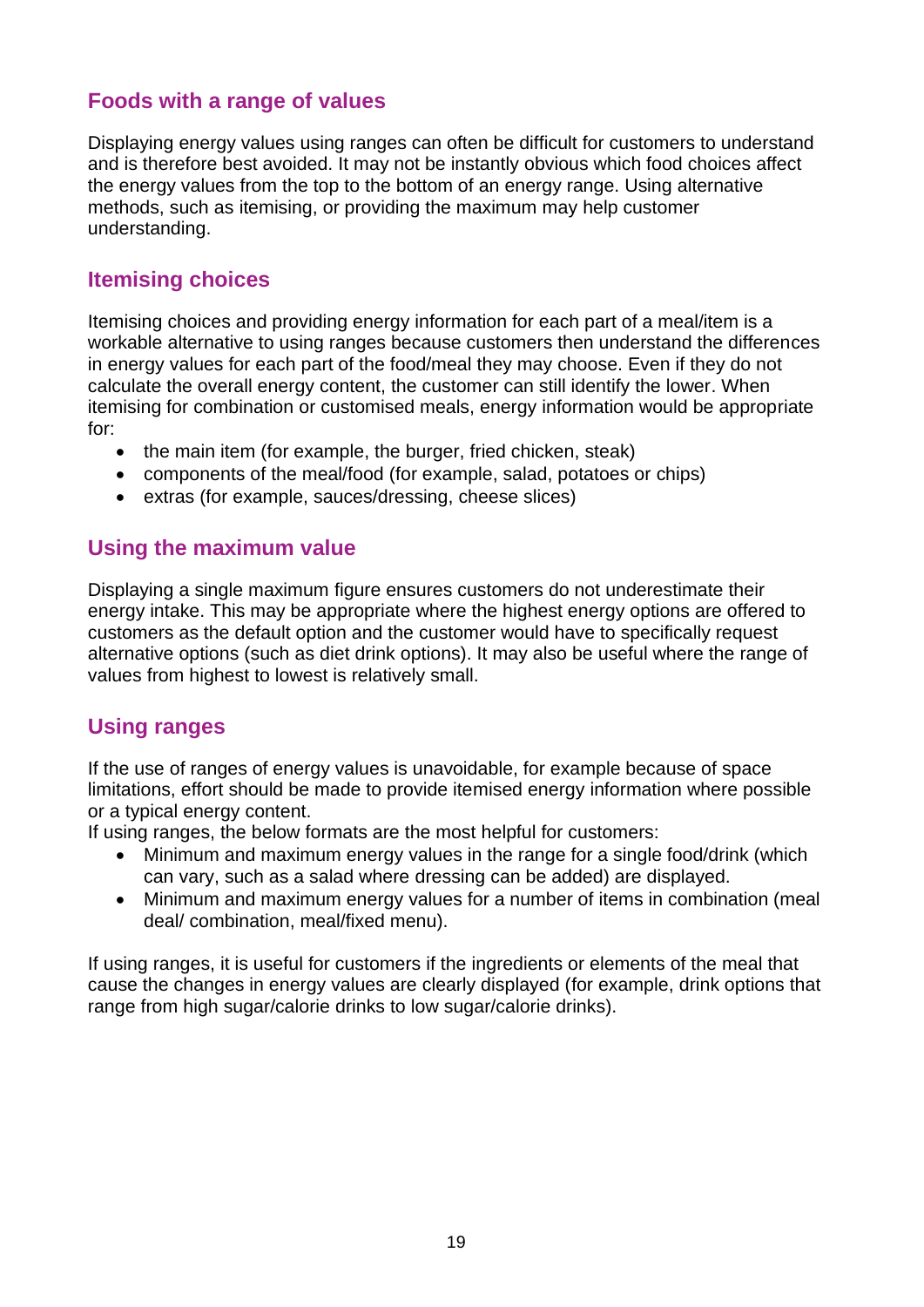# <span id="page-19-0"></span>**Principle 4: Information on daily energy requirement is displayed clearly and prominently and in a way that is appropriate for the consumer**

Information about people's average energy needs is an important tool that helps people to understand their food choices in the context of the rest of their diet and their daily needs.

Energy requirement information is effective when it can be easily seen by customers, although it does not need to accompany energy information everywhere. For example, in counter service outlets this could be done by providing one clear and prominent statement on the main menu board. For hand-held menus this information should be easy to find, prominent and located towards the front of the menu.

The information may be displayed away from point of choice where space is limited, for example, on menu boards in Quick Service Restaurants, provided it is displayed clearly and prominently elsewhere in a location that customers will notice.

#### **Energy requirement wording**

Provision of energy information for adults (preferably with an indication that a lower value applies to children) is proposed and use of one of the following statements is suggested to ensure consumers receive consistent information:

- "Adults need around 8,400 kJ or 2,000 kcal a day;"
- "Women need around 8,400 kJ or 2,000 kcal a day";
- "Women need around 8,400 kJ or 2,000 kcal a day, and men around 10,470 kJ or 2,500 kcal a day";
- "Women need around 8,400 kJ or 2,000 kcal a day, children need less";
- "Women need around 8,400 kJ or 2,000 kcal a day, and men 10,470 kJ or 2,500 kcal a day, children need less".